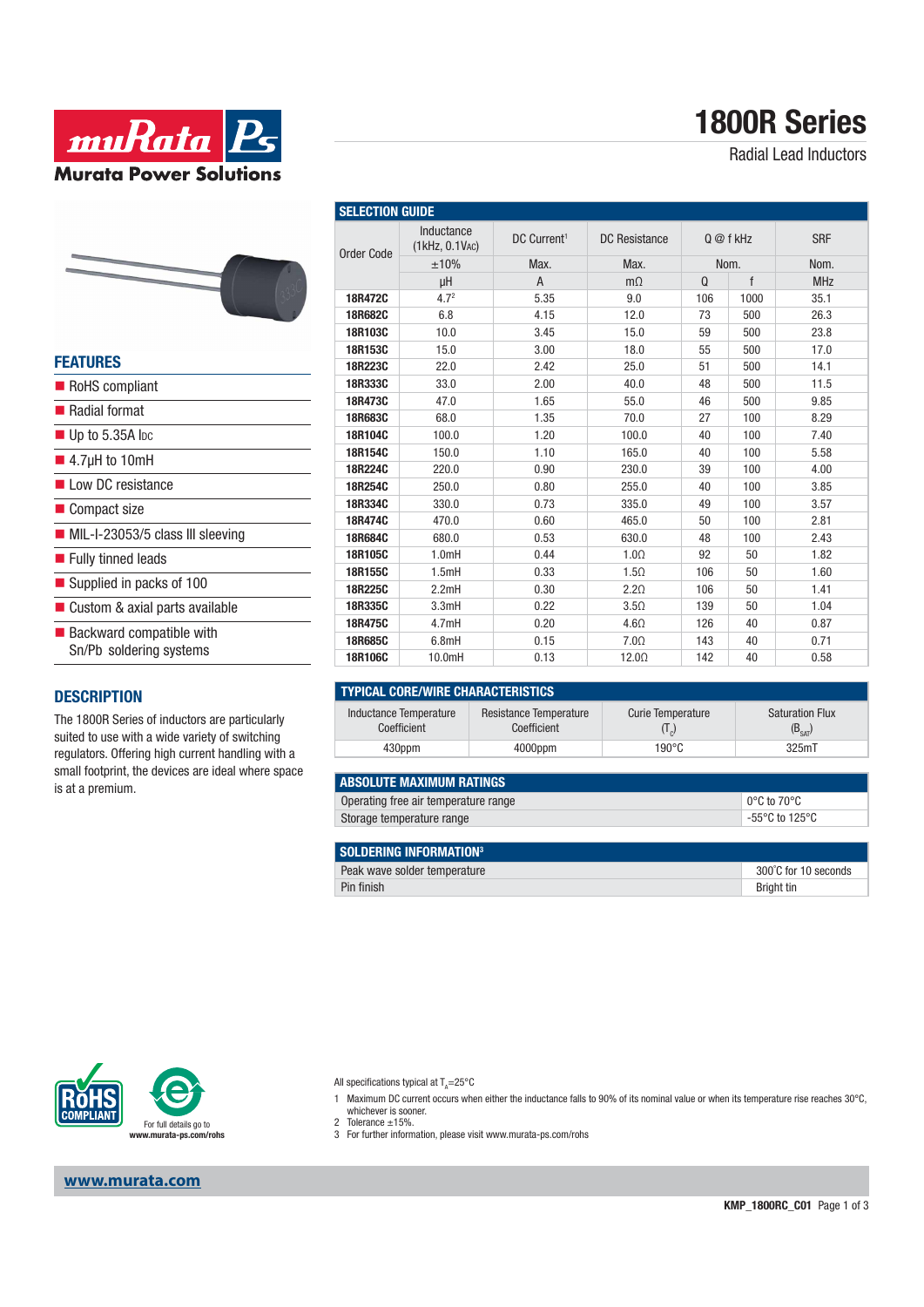## **muRata B** Murata Power Solutions

## **1800R Series**

Radial Lead Inductors